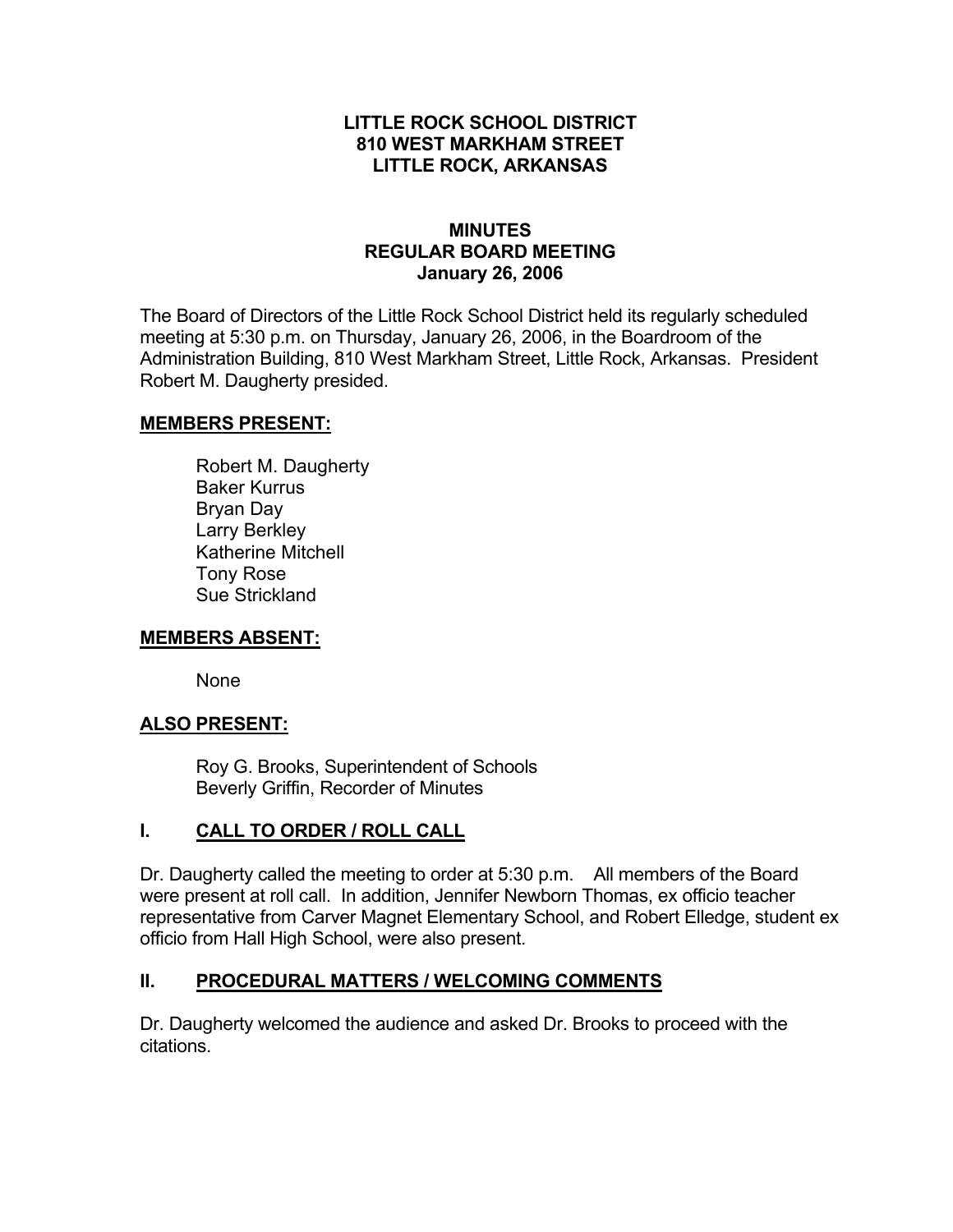### **III. REPORTS/RECOGNITIONS/PUBLIC COMMENTS**

### **A. Superintendent's Citations**

Dr. Brooks announced that the installation of the software and equipment for NovusAgenda was complete and noted that this was the first active electronic board meeting. Training for board members was provided at the January agenda meeting; employees created January agenda items and submitted them electronically as part of their training. The Board was shown how to use the electronic voting keypad which provides the ability to record votes electronically. Heather Holland, the Novus representative, Sharon Dowdy, the District's technology consultant, and Pam Neal, information services specialist, were present to provide technical assistance as needed.

Dr. Brooks asked for a moment of silence in honor of *Jane Mendel*. Ms. Mendel passed away last week and a memorial service was held over the weekend to celebrate her life. She was a founding member of the Women's Emergency Committee, which was instrumental in reopening Little Rock High schools after the desegregation crisis of 1957. She devoted her life to improving public education and was a founding member of Volunteers in Public Schools.

The Superintendent asked Associate Superintendent *Junious Babbs* to step forward; he recently received the *Four Pillars Award in Education* from 100 Black Men of Greater Little Rock. The Four Pillars include Youth Mentoring, Health and Wellness, Education, and Economic Development.

Later in the meeting, during the Personnel section of the agenda, Dr. Brooks recommended *Cindy Dees* as the new Assistant Principal at Watson Elementary School. She was present at the meeting with members of her family, and Dr. Brooks asked them to stand and be introduced to the Board.

A check in the amount of \$19,000 was presented to *Katherine Wright Knight* for use in assisting teachers who have requested financial assistance in order to complete the National Board Certification process. This check represented the balance remaining from the District's commitment of \$94,300 during the 2004-05 school year.

The ex officio representatives to the Board for the month of January, *Jennifer Newborn Thomas*, teacher at Carver Magnet Elementary School, and *Robert Elledge*, student at Hall High School, were given certificates of appreciation for their service to the Board.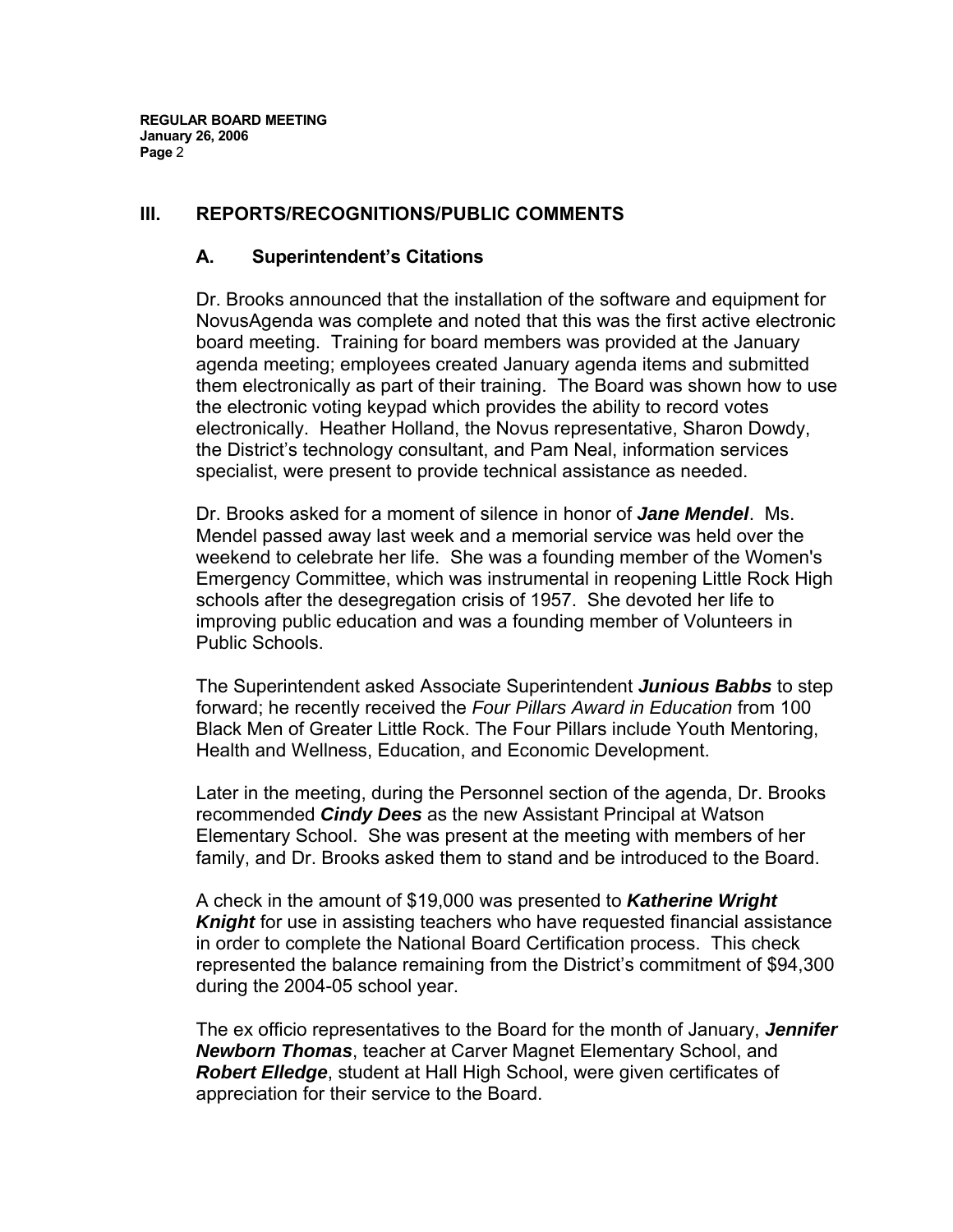#### **B. Partners in Education**

Debbie Milam presented several new school and business partnerships for the Board's review and approval.

**Dodd Elementary School** – represented by *Faith McLaughlin* and *Martha Lowe*, in partnership with **Stagecoach Grocery and Deli** and with **Transamerica Worksite Marketing** 

**Otter Creek Elementary School** – represented by *Janis Tucker* and *Jill Brooks* in partnership with **Home Bank of Arkansas**

**Pulaski Heights Elementary** – represented by *Lillie Carter*, in partnership with **Carol Jenkins Realtor**

**Terry Elementary** – represented by *Becky Ramsey, Eloise Booth* and *Teresa Gray* in partnership with **Arkansas Heart Hospital** – represented by *Mary Willis* and *Charlie Smith*

**Washington Elementary School** – represented by *Gwen Ziegler* in partnership with **Pi Omecron Chapter of Omega Psi Phi Fraternity** – represented by *Fred Smith*

#### **C. Little Rock Classroom Teachers Association**

*Katherine Wright Knight* thanked Dr. Brooks and members of the Board for their support of the National Board Certification process. She promised that the funds provided by the LRSD would be put to good use in assisting as many teachers as possible.

# **IV. REPORTS AND COMMUNICATIONS**

#### **A. Remarks from Board Members**

*Sue Strickland* publicly announced her resignation from the Board effective January 30, 2006. She thanked the public and community who supported her by voting to elect her as their representative for the past ten years. She was proud to note that she had participated in selecting the past five LRSD superintendents or interim superintendents. She expressed support for Dr. Brooks and a firm belief in what he is trying to do for the children of Little Rock.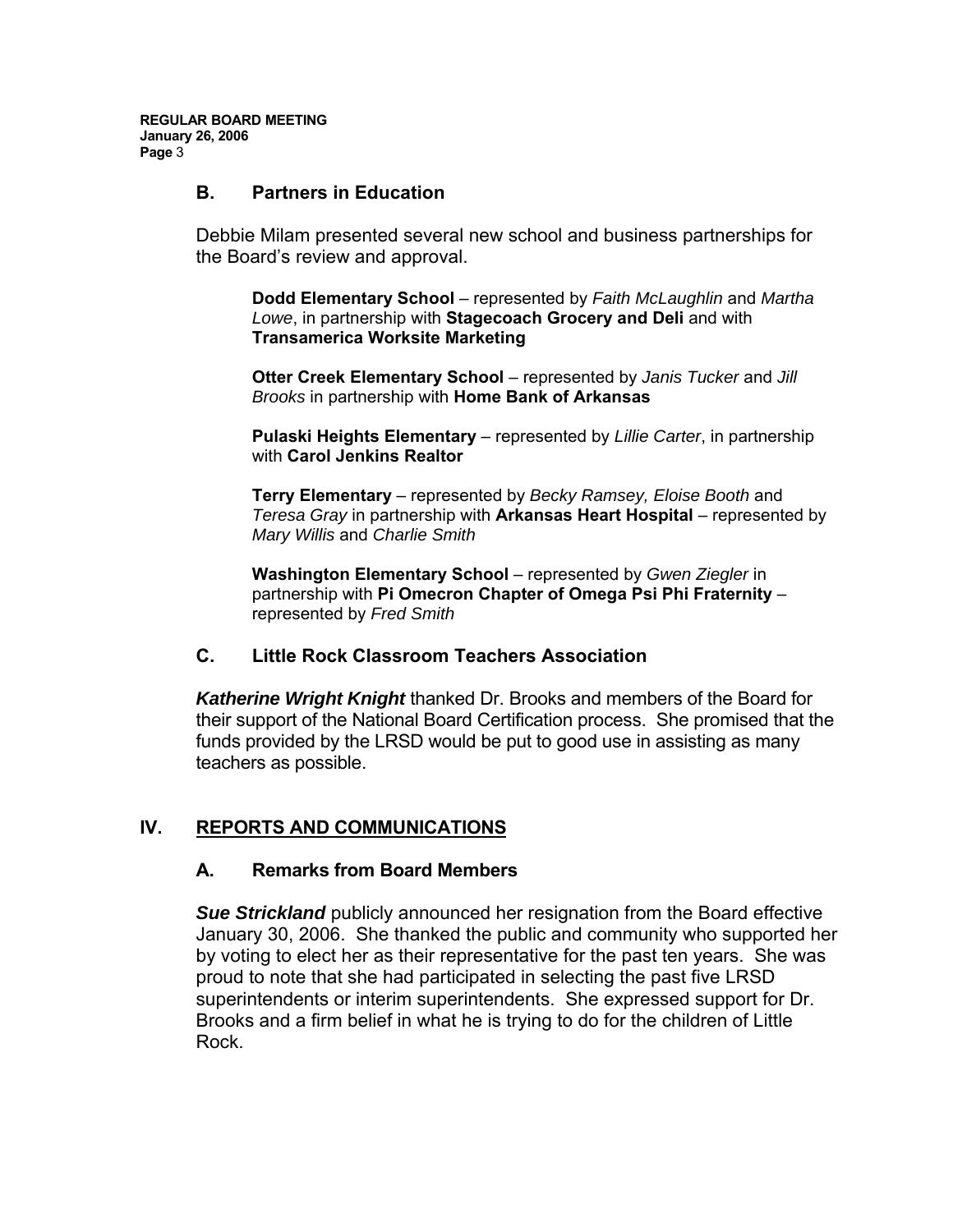Dr. Brooks thanked Ms. Strickland for her comments and for the support she provided during his first year in Little Rock. He noted that she had served as president of the Board during the successful millage election in May 2000 and that she worked tirelessly for the children of the Little Rock School District during her ten years on the Board.

Ms. Strickland's family was present: her husband, Terrell Strickland; daughter, April Harrell; and granddaughter, Abby Harrell. In addition, members of the Otter Creek Elementary School staff, Robin Johnson, Jill Brooks and Janis Tucker presented Mrs. Strickland with a bouquet of flowers and wished her a long and happy retirement.

Sadie Mitchell made remarks on behalf of the district's administration and building principals; Lillie Carter, principal of Pulaski Heights Elementary School, and Mary Zies, music teacher from M. L. King Elementary School performed, *You Are My Hero*.

Dr. Daugherty presented a hand blown glass bowl on behalf of the LRSD Board and administration. Each member of the board related their own fond and personal memories of Ms. Strickland's years on the Board and their time with her.

Mr. Kurrus acknowledged the passing of Jane Mendel. She served as an inspiration to many people by going the extra mile to make sure that others did good work on behalf of children.

Katherine Mitchell asked Dr. Brooks to provide research about why so many children are not achieving. She asked for specific information on what it would take to limit early childhood classes to fifteen students, staffed by a certified teacher and an aide, to ensure that students get the individual attention they deserve.

### **B. Quarterly Legal Update**

Chris Heller was asked to provide a quarterly update and summary report of pending legal issues for the Board's information. He asked for the Board to help him develop a response for the Courts and the State Legislators when they eventually ask what the LRSD would envision in the way of restructuring the three school districts in Pulaski County. Mr. Heller suggested that our Board meet with the ADE consultant to communicate what will make sense for the kids in Little Rock, North Little Rock and Pulaski County Special School Districts. These consultants will take many factors into consideration including the tax base, where the schools are located, and where the children live.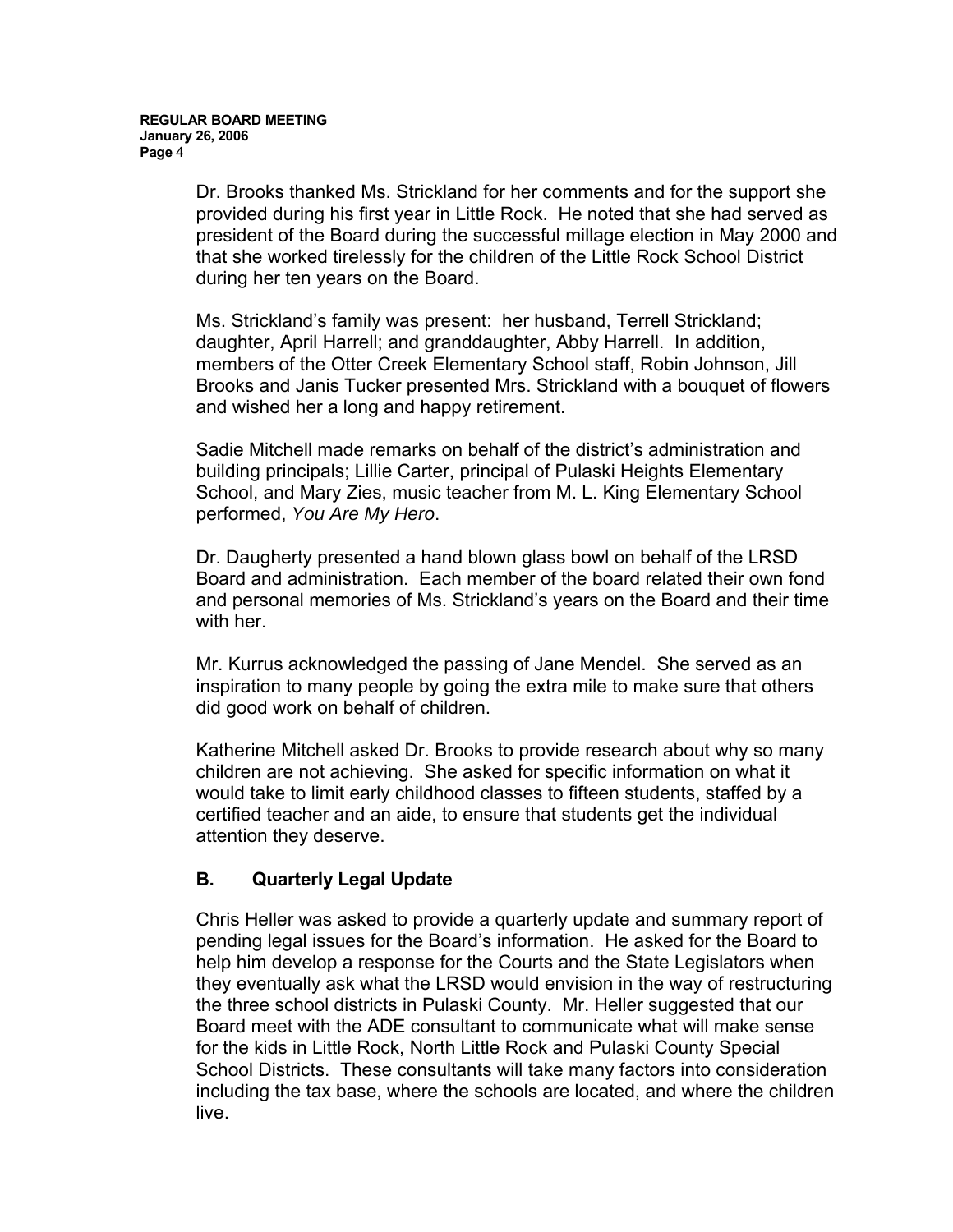Mr. Heller's next quarterly update will be scheduled in April 2006, but he offered to meet with Board members as a group or individually anytime over the next few weeks and months.

### **C. Arkansas Facilities Master Plan – Public Hearing**

Information provided in the Board's agenda explained the Arkansas legislative requirement to provide a public hearing prior to submitting the District's tenyear facilities master plan. Mr. Milhollen provided a brief overview of the legislation and requirements of the Arkansas Public School Academic Facilities Program. Although required to submit a master plan to the state, it was noted that due to the calculations of the statewide facilities wealth index, the Little Rock School District would not receive any state funding for facilities maintenance or improvements.

Mr. Milhollen made a brief PowerPoint presentation of the projects included on the inventory list required by the state's Phase I master plan, including a listing of projects and a spreadsheet of expenditures by election zone. Approximately \$60.5 million was reported as required for operations, with the estimate for capital outlay approximately \$41.5 million. One required component of the submission included an inventory of expected infrastructure needs, and a projected estimate of maintenance and facilities costs for the next three years.

The District is required to accept public comment and the public was invited to address the board or submit questions and concerns to the administration. Additional information will be provided to the Board as more specific requirements and financial information is determined. The BESTeam (Building Engineering Study Team) will be asked to provide an assessment of facilities usage and the COPS (Comprehensive Planning & Study) committee will work with the district's administration to make recommendations for the Board's consideration.

### **SUSPENSION OF THE RULES**

Mr. Kurrus moved to suspend the rules in order to reorder the agenda and allow action on the Arkansas Facilities Master Plan at this point in the agenda. Mr. Rose seconded the motion and it carried unanimously. The vote will be reported under Section VI. A.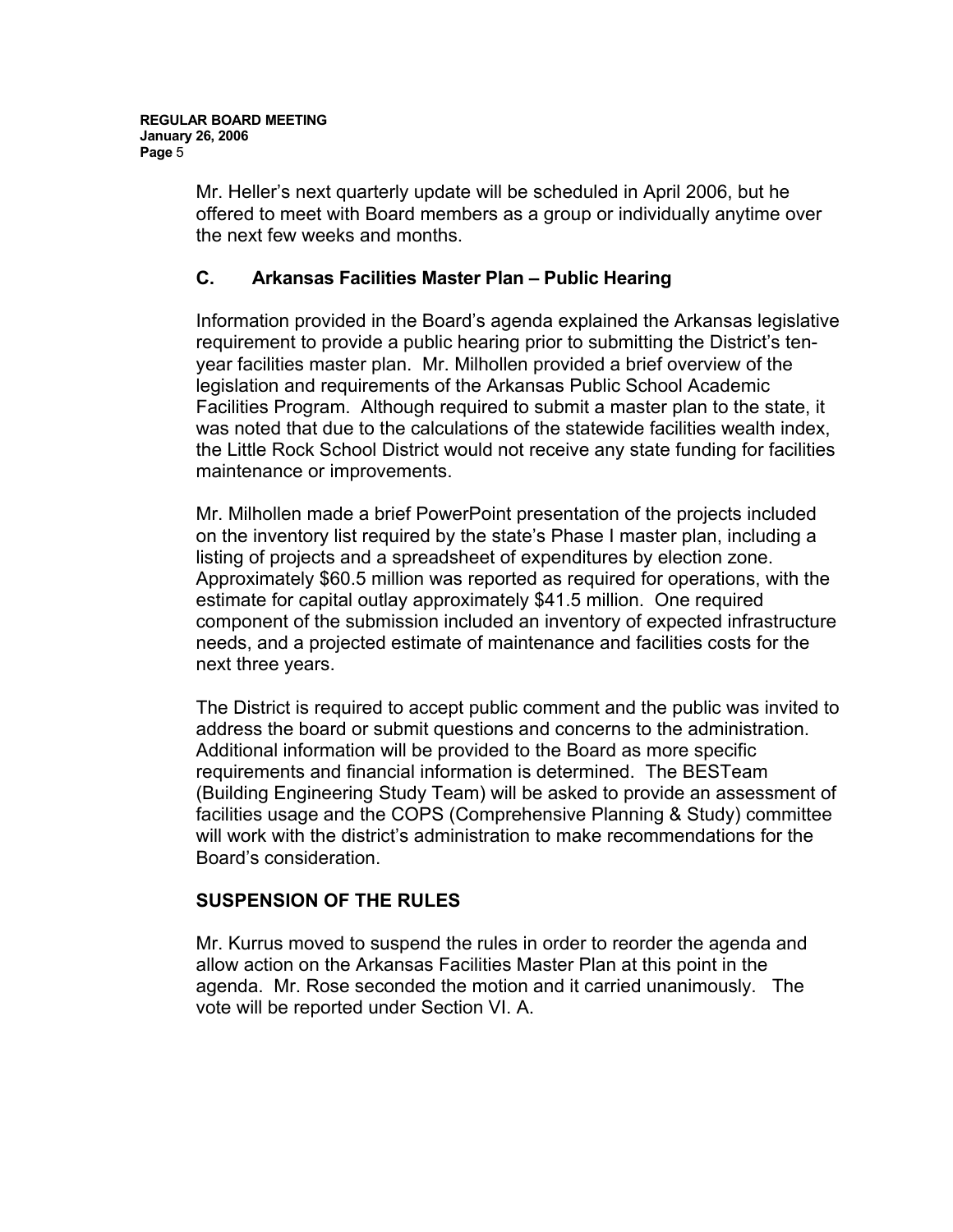## **D. Student Assignment Report**

Dr. Brooks reported that this was the first week of open enrollment for students who are new to our District or those who are interested in applying for a magnet school assignment. Dr. Watson was present but had no formal report.

## **E. Budget Update**

Mr. Milhollen was present, but made no formal report.

### **F. Internal Auditors Report**

Mr. Becker's report was printed in the agenda.

# **G. Construction Report: Proposed Bond Projects**

The monthly Construction Report was printed in the Board's agenda. There was no additional information presented.

### **H. Technology Update**

There wasn't a printed technology report this month. However, it was noted that completion of the on-line electronic agenda was the culmination of almost a year of work by the superintendent's office staff and technology specialists.

Mr. Berkley requested a technology update regarding the program used for parent access to student grades and attendance (Edline).

# **V. APPROVAL OF ROUTINE MATTERS**

### **A. Minutes**

Minutes from the regular meeting of the Board of Directors held on December 15, 2005, and from a special meeting held on December 8, 2005, were presented for review and approval. Mr. Berkley moved to approve the minutes as presented. Mr. Rose seconded the motion and it **carried unanimously.**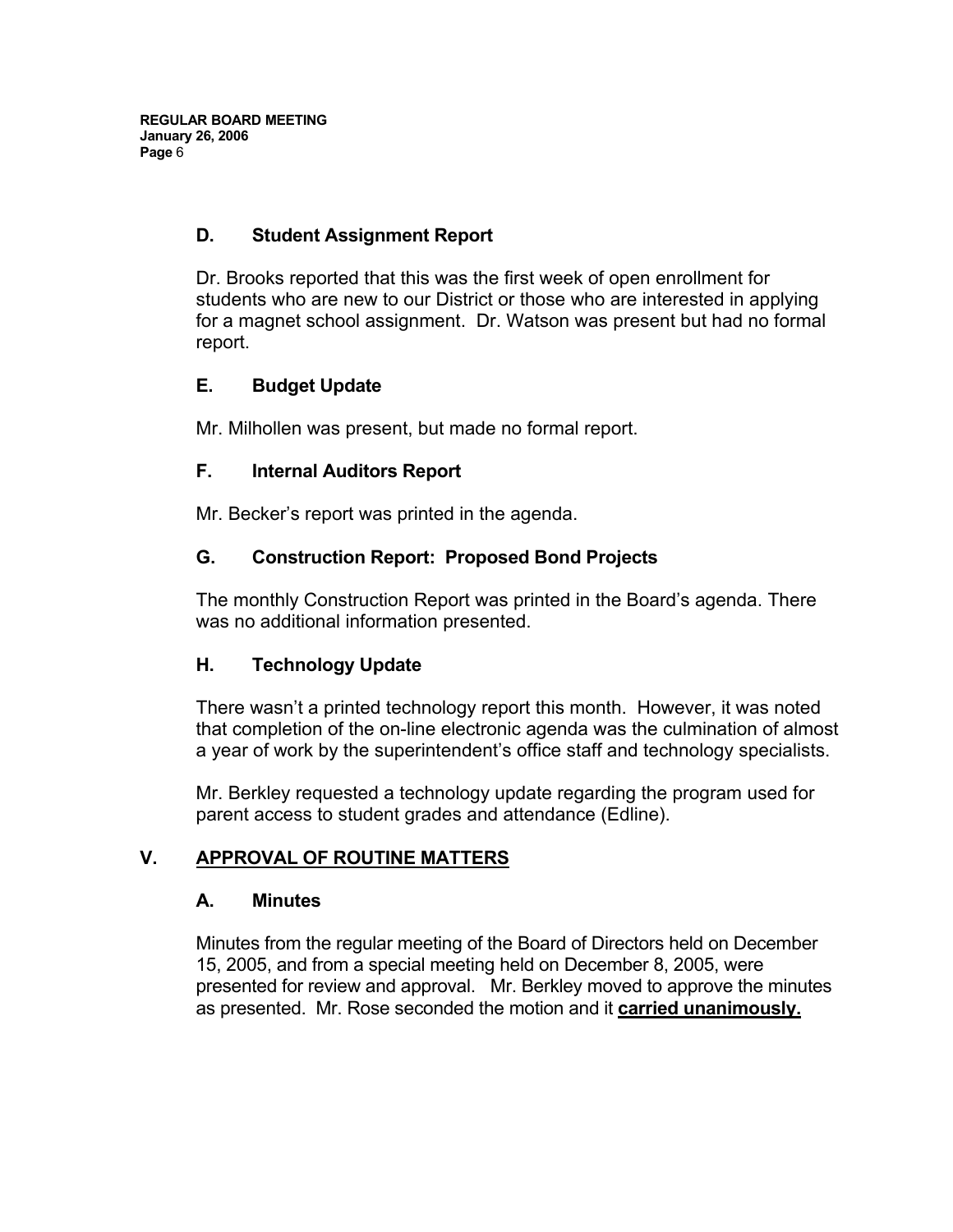### **VI. ADMINISTRATION**

### **A. Arkansas Facilities Master Plan**

As reported previously in this meeting, the Arkansas 85th General Assembly in 2005 adopted Act 1426 which established the Arkansas Public School Academic Facilities Program. Among the provisions of the program is a requirement for each school district in the state to submit to the Arkansas Division of Public School Academic Facilities and Transportation by February 1, 2006, a ten-year facilities master plan which would identify and project required facilities improvement projects over the next ten years.

The administration presented the proposed master plan and recommended board approval prior to the February 1 submission deadline. Mr. Kurrus moved to approve the submission; Mr. Rose seconded the motion and it **carried unanimously**.

### **VII. EDUCATIONAL SERVICES**

### **A. Second Reading: Policy IKF – General Education Graduation Requirements, with Regulations**

In December, 2005, the board gave first reading approval to recommended revisions to Policy IKF, General Education Graduation Requirements and accompanying regulations. The administration recommended second reading approval and implementation. Ms. Strickland moved to approve Policy IKF on second reading. Mr. Day seconded the motion and it **carried unanimously**.

#### **B. U.S. Department of Education Grant Submission – Teaching American History**

The administration requested approval to submit a Teaching American History grant application to implement enhanced professional development for LRSD American history teachers. The grant would provide up to \$1 million to improve instruction and raise student achievement. Partners in this grant application include the University of Arkansas at Little Rock Department of History, National History Day, the Gilder Lehrman Institute of American History, the Clinton Library, and the Central High National Historic Museum.

Ms. Strickland moved to approve the grant submission. Mr. Berkley seconded the motion and it **carried 6-0-1**, with Mr. Rose abstaining.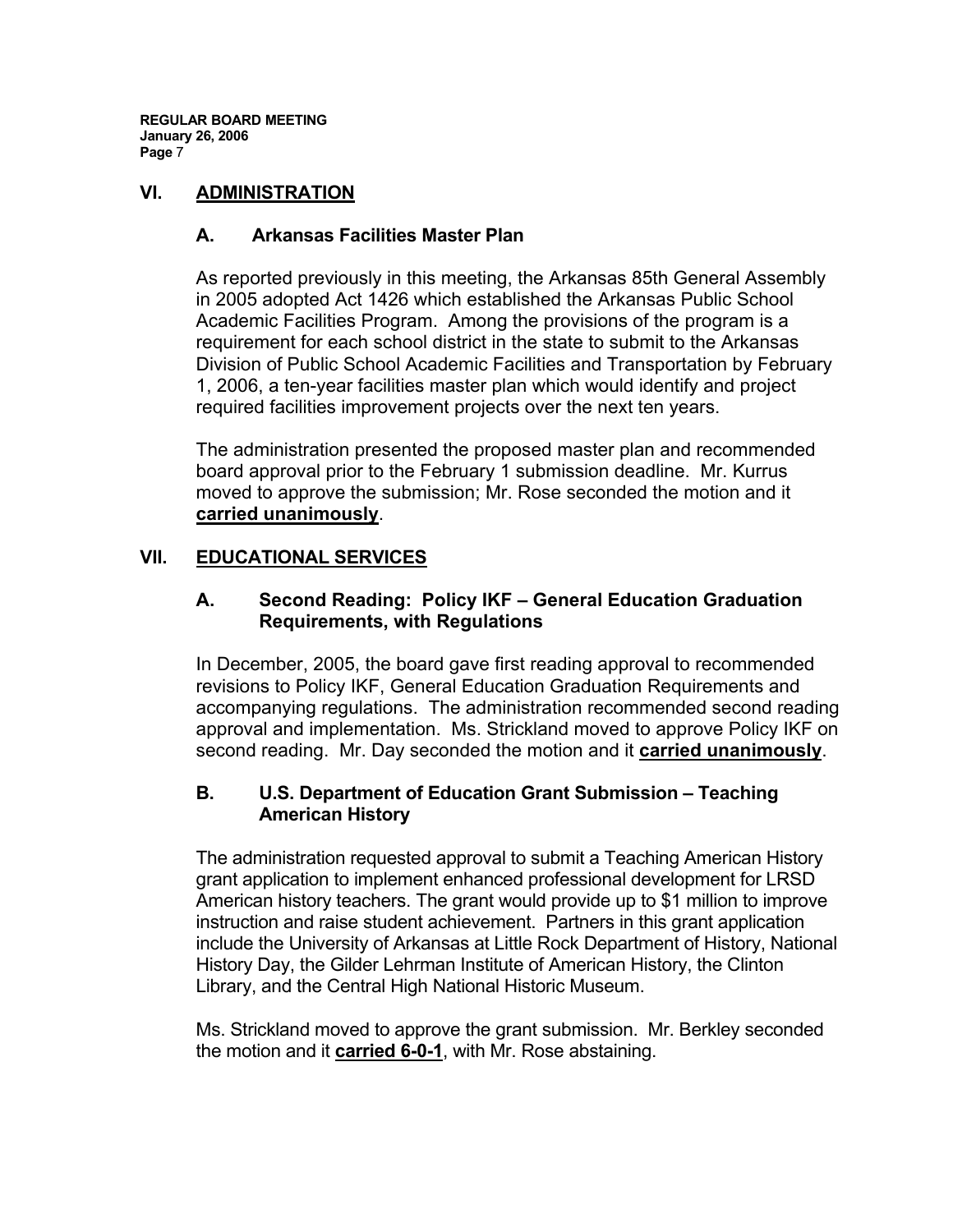### **VIII. HUMAN RESOURCES**

### **A. Personnel Changes**

Routine personnel items were printed in the Board's agenda. Mr. Rose moved to approve the personnel actions as presented and Ms. Strickland seconded the motion. The motion carried **unanimously.** 

### **B. Appointment of Assistant Principal – Watson Elementary School**

The administration recommended the appointment of Cindy Dees, to the position of Assistant Principal at Watson Elementary School. Ms. Dees' resume was provided for the Board's review. Mr. Kurrus moved to approve the appointment. Ms. Strickland seconded the motion and it **carried unanimously**.

### **IX. FINANCE & SUPPORT SERVICES**

#### **A. Financial Report**

Mr. Milhollen presented the monthly review of the financial reports which were printed in the board's agenda. No action to approve the reports was taken.

#### **B. Donations of Property**

The Board was asked to approve the acceptance of recent donations to schools and departments within the District. Ms. Strickland moved to accept the donations; Mr. Day seconded the motion. The student ex officio, Robert Elledge, read the donations as follows:

| <b>SCHOOL/DEPARTMENT</b>       | <b>ITEM</b>                                                                                                                                                                      | <b>DONOR</b>                                                                             |
|--------------------------------|----------------------------------------------------------------------------------------------------------------------------------------------------------------------------------|------------------------------------------------------------------------------------------|
| <b>Brady Elementary School</b> | \$200.00 cash to purchase books for<br>kindergarten classes.                                                                                                                     | Kiwanis Club. c/o Mr. James Thomas                                                       |
|                                | Cash donations to assist students who<br>were hurricane victims<br>\$250.00<br>\$100.00<br>\$100.00                                                                              | Target Stores, North Little Rock<br>Mr. & Mrs. James Woods<br>Don and April Rodgers, Jr. |
| Carver Magnet                  | Kroger coupons worth \$100 to be<br>distributed to needy families;<br>\$300 worth of materials and school<br>supplies; and books for the library worth<br>approximately \$120.00 | Arti Vanzandt and Raytheon, Inc.                                                         |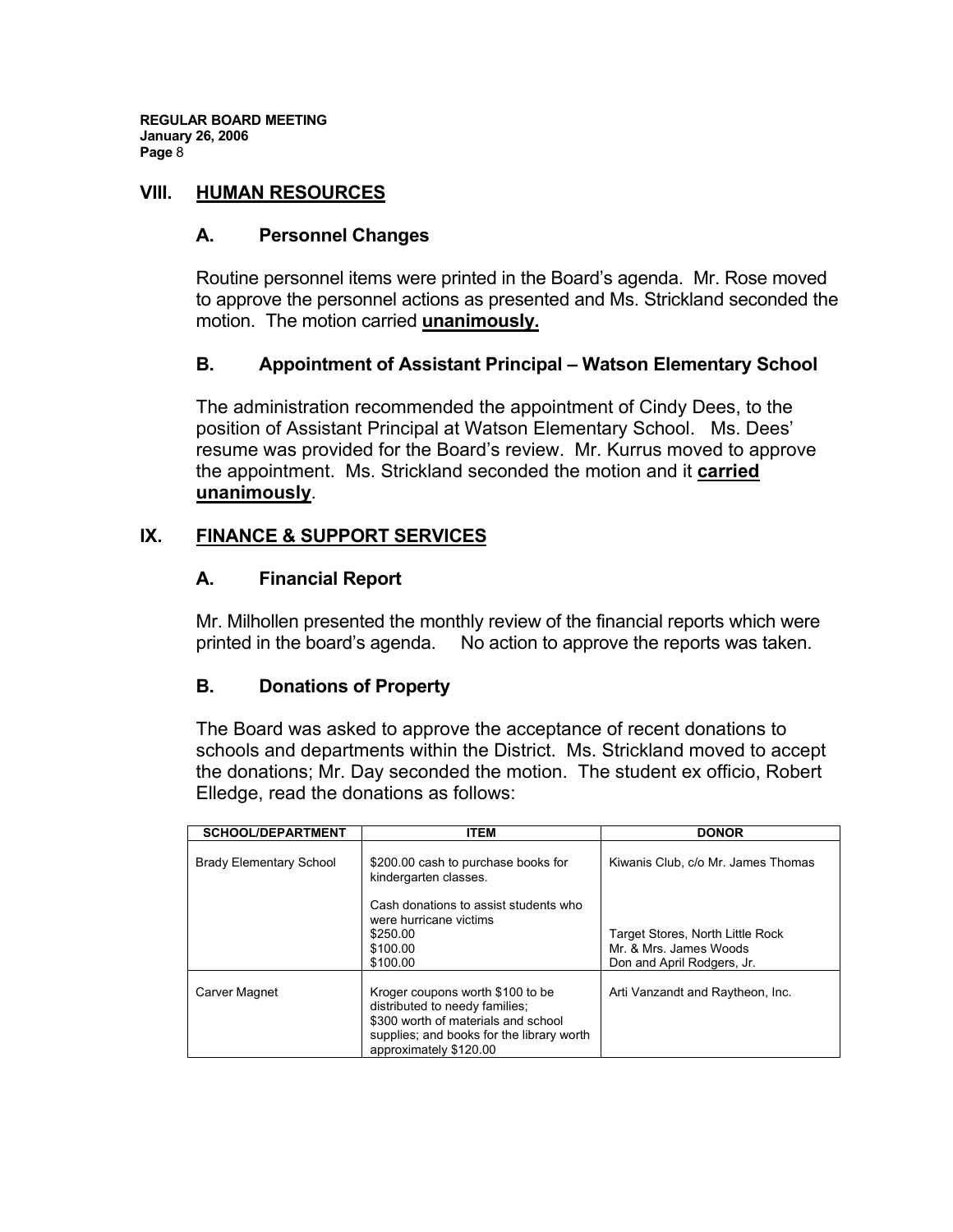| <b>SCHOOL/DEPARTMENT</b>            | <b>ITEM</b>                                                                                        | <b>DONOR</b>                                        |
|-------------------------------------|----------------------------------------------------------------------------------------------------|-----------------------------------------------------|
| Central High School                 | \$1,000 cash to purchase books and for<br>student assistance                                       | Betty Emery Miner, Corvallis Oregon                 |
|                                     | \$1,000 to special education department<br>at Central High School                                  | Win & Lisenne Rockefeller                           |
|                                     | \$100 to Drama Department at Central<br><b>High School</b>                                         | Hugh Thomforde and Rebecca Kilmer                   |
| Fair Park Early Childhood<br>Center | Theatrical lights for the cafetorium<br>valued at \$1,000.                                         | Curtis H. Stout, Inc.                               |
| Romine Interdistrict School         | \$400 worth of toys to provide Christmas<br>stockings for students                                 | Modern Free Grand Lodge                             |
|                                     | \$100 to be used to purchase supplies<br>for school yearbooks                                      | St. Mark Baptist Church                             |
| <b>Adult Education Center</b>       | \$600 literacy grant to LRSD Adult<br>Education program for purchase of<br>textbooks and materials | Harold Zimmerman / Certain Teed<br>Roofing Products |

# **X. CLOSING REMARKS**

Dr. Brooks reminded board members that there would be a ribbon cutting ceremony at the Fair Park Early Childhood Center on Friday, January 27, at 10:00 a.m.

He also noted that the second Parent Involvement Workshop would be held on Saturday, February 4, from 8:30 a.m. to 1:00 p.m.

### **XI. EMPLOYEE HEARING**

The board convened an employee hearing at 7:55 p.m. The employee requested that the hearing be open to the public. Attorney Ed Adcock represented the employee. Attorney Khayyam Eddings was present to represent the board and administration.

The employee was employed as a driver in the LRSD. He was injured in a work related accident and was drug tested when he went to Baptist Medical Center for treatment. The LRSD was notified that the routine drug screening was positive for marijuana. Although the employee's supervisor did not request the drug screening, the LRSD Safety & Security Department was notified of the results. The employee acknowledged that he was sent by his supervisor for a second screening several days after the accident, and that he went voluntarily for the second test. This test also indicated a positive reading for marijuana.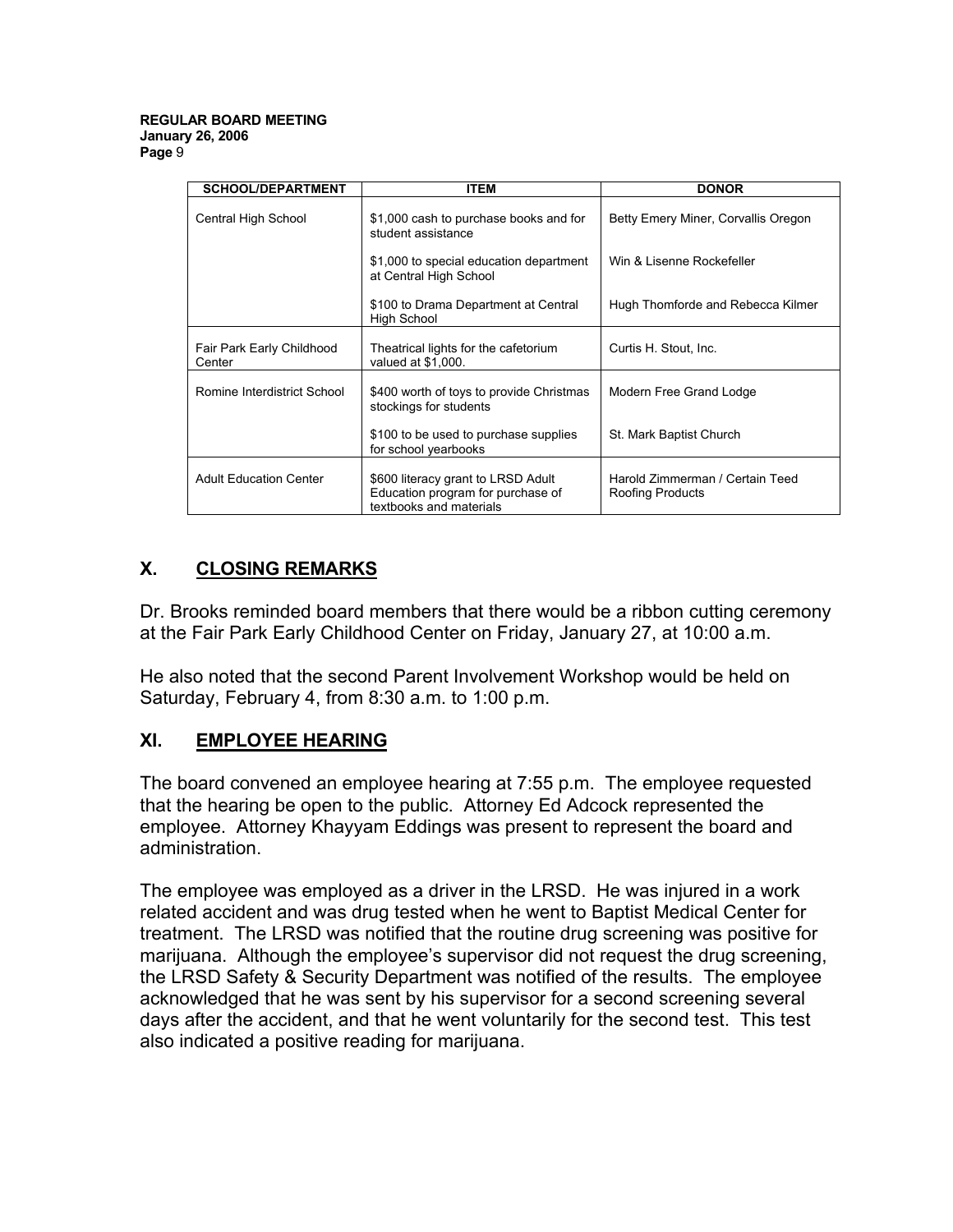Mr. Adcock restated the facts presented and suggested that it was not appropriate under district policy to terminate the employee. His contention was that the first test was not based upon any reasonable cause and that there was no basis in fact to believe that the employee was ever under the influence of intoxicating substances while at work. He argued that the results of the first test formed the basis for requesting the second test and that there was no evident reasonable cause for termination. Mr. Adcock argued that under these circumstances termination without reasonable cause would be considered an invasion of privacy and a violation of the Constitution.

The employee adamantly testified that he did not use marijuana or other drugs and that the lab results showing a positive for THC was caused by exposure to "sidestream smoke." He stated that he was exposed to this smoke by family members who lived in his home for several weeks. The employee admitted awareness of the district's drug testing policy and agreed that he had signed an acknowledgement that he was aware of the drug testing policy as a condition of employment. He also admitted that he had not read the policy.

Mr. Rose read the superintendent's letter of termination and made a motion to uphold the finding of fact that the employee had tested positive for marijuana. Ms. Strickland seconded the motion, and it carried unanimously.

Mr. Rose made a second motion not to uphold the administration's recommendation for termination. Ms. Strickland seconded the motion, and it **carried 6-1**, with Mr. Kurrus casting the no vote.

The board discussed the status and conditions of the employee's return to work and the legality of requiring random drug testing. Probationary employees, employees in the safety and security office and bus drivers are all subject to random testing. Mr. Adcock agreed to waive any constitutional issues and agreed to terms and conditions of the employee's continued employment to drug test whenever requested by the District.

Mr. Eddings strongly recommended placement in a position that would not have the employee operating a district owned motor vehicle to protect the district's liability. He suggested that management exercise its right to assign the employee to an alternate position. The Board took no formal vote, but suggested that Dr. Brooks and the administration decide which course of action would be in the District's best interest.